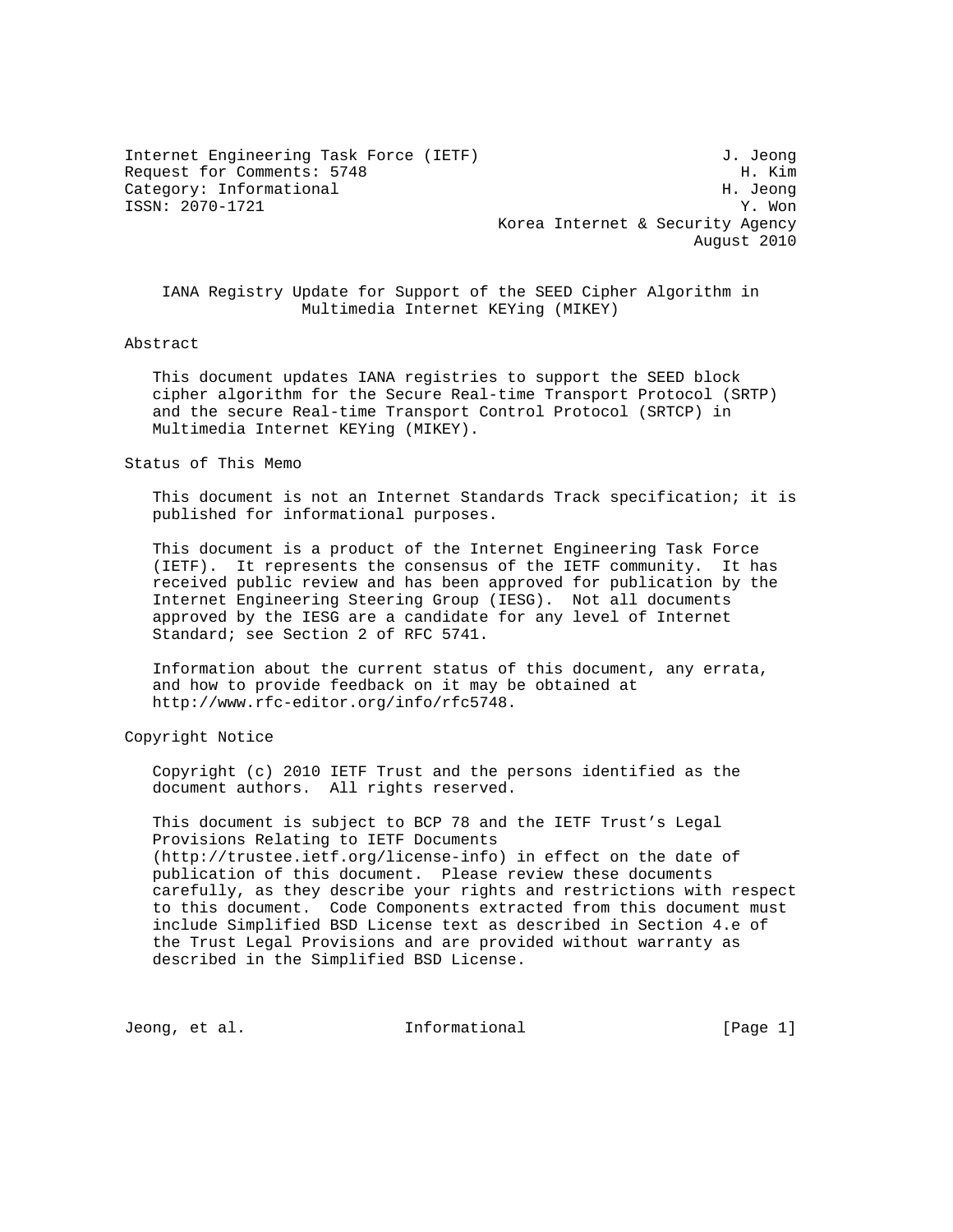Table of Contents

## 1. Introduction

 This document updates IANA registries to support the SEED [RFC4269] block cipher algorithm for the Secure Real-time Transport Protocol (SRTP) and the Secure Real-time Transport Control Protocol (SRTCP) [RFC3711] in Multimedia Internet KEYing (MIKEY) [RFC3830].

1.1. SEED

 SEED is a 128-bit symmetric key block cipher that has been developed by KISA (Korea Information Security Agency) and a group of experts since 1998. The input/output block size of SEED is 128-bit, and the key length is also 128-bit. SEED has a 16-round Feistel structure.

 SEED is a Korean National Industrial Association standard and is widely used in South Korea for electronic commerce and various security products such as firewalls, VPNs, and so on.

2. Additions to MIKEY Payload

 This section specifies new code points for the MIKEY [RFC3830] payload to indicate the use of the SEED cipher algorithm for SRTP and SRTCP. There are three applicable modes of running SEED: SEED in Counter Mode (SEED-CTR), SEED in Counter with CBC-MAC Mode (SEED- CCM), and SEED in Galois/Counter Mode (SEED-GCM) Mode. These are defined in [RFC5669].

Jeong, et al. 1nformational 1999 [Page 2]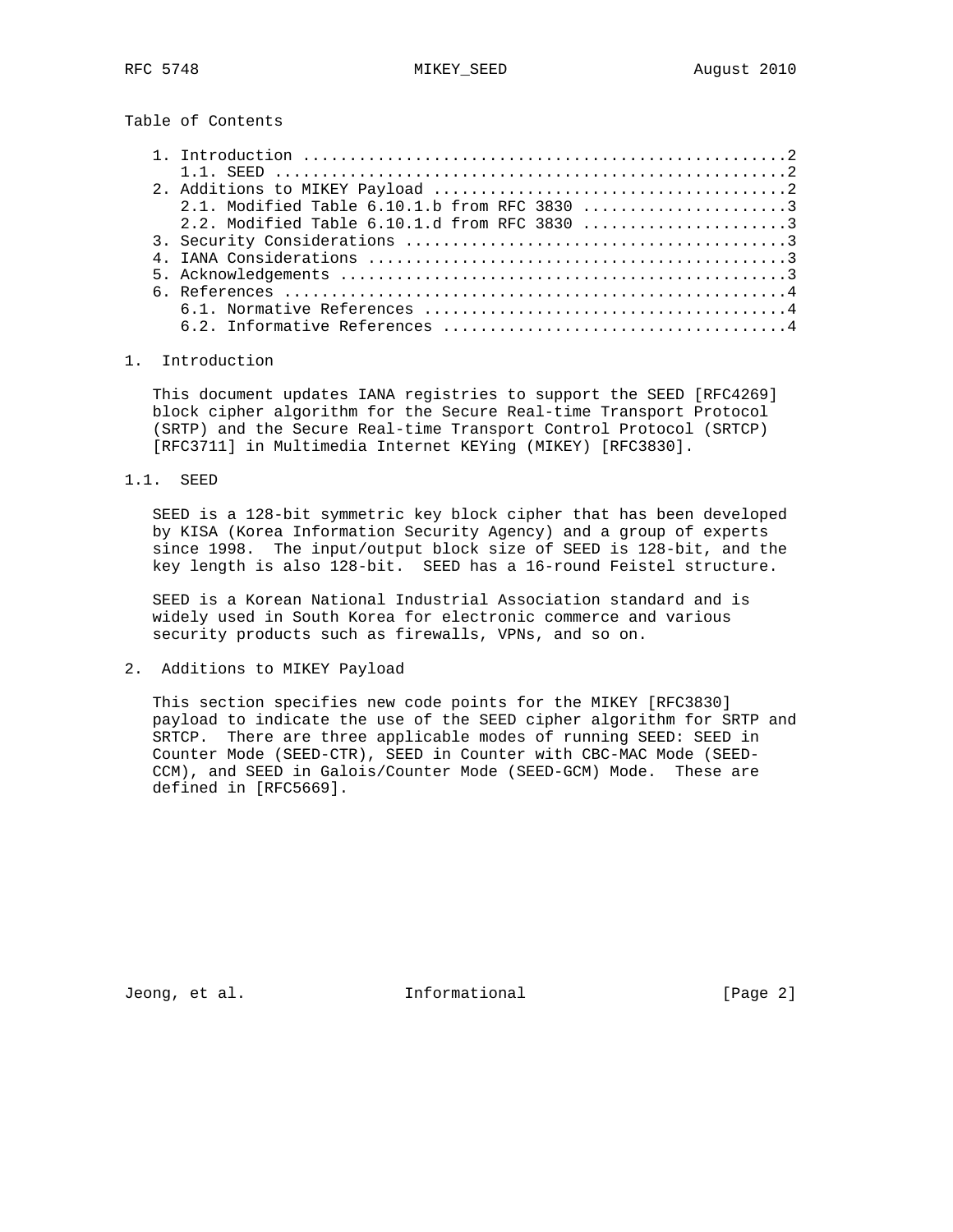2.1. Modified Table 6.10.1.b from RFC 3830

 IANA has amended the sub-registry derived from Table 6.10.1.b of [RFC3830] as follows:

| SRTP encr alg   Value  |       |
|------------------------|-------|
|                        |       |
| NULL                   |       |
| $AES-CM$               |       |
| $AES-F8$<br>2          |       |
| (NEW)<br>SEED-CTR<br>3 |       |
| 4 (NEW)<br>SEED-CCM    |       |
| SEED-GCM<br>5          | (NEW) |

Figure 1: Table 6.10.1.b from [RFC3830] (Revised)

2.2. Modified Table 6.10.1.d from RFC 3830

 IANA has amended the sub-registry derived from Table 6.10.1.d of [RFC3830] as follows:

|           | Value | SRTP PRF |
|-----------|-------|----------|
|           |       |          |
|           |       | $AES-CM$ |
| $1$ (NEW) |       | SEED-CTR |
|           |       |          |

Figure 2: Table 6.10.1.d from [RFC3830] (Revised)

3. Security Considerations

 No security problem has been found on SEED. SEED is secure against all known attacks including differential cryptanalysis, linear cryptanalysis, and related key attacks. The only known attack is an exhaustive search for the key. For further security considerations, the reader is encouraged to read [SEED-EVAL].

4. IANA Considerations

 IANA has amended the indicated sub-registries in Section 2 of the MIKEY [RFC3830] Payload Name registry according to Sections 2.1 and 2.2 above.

5. Acknowledgements

 The authors would like to thank David McGrew, Spencer Dawkins, SangHwan Park, Brian Weis, and Tim Polk for their reviews and support.

Jeong, et al. The Informational Theory [Page 3]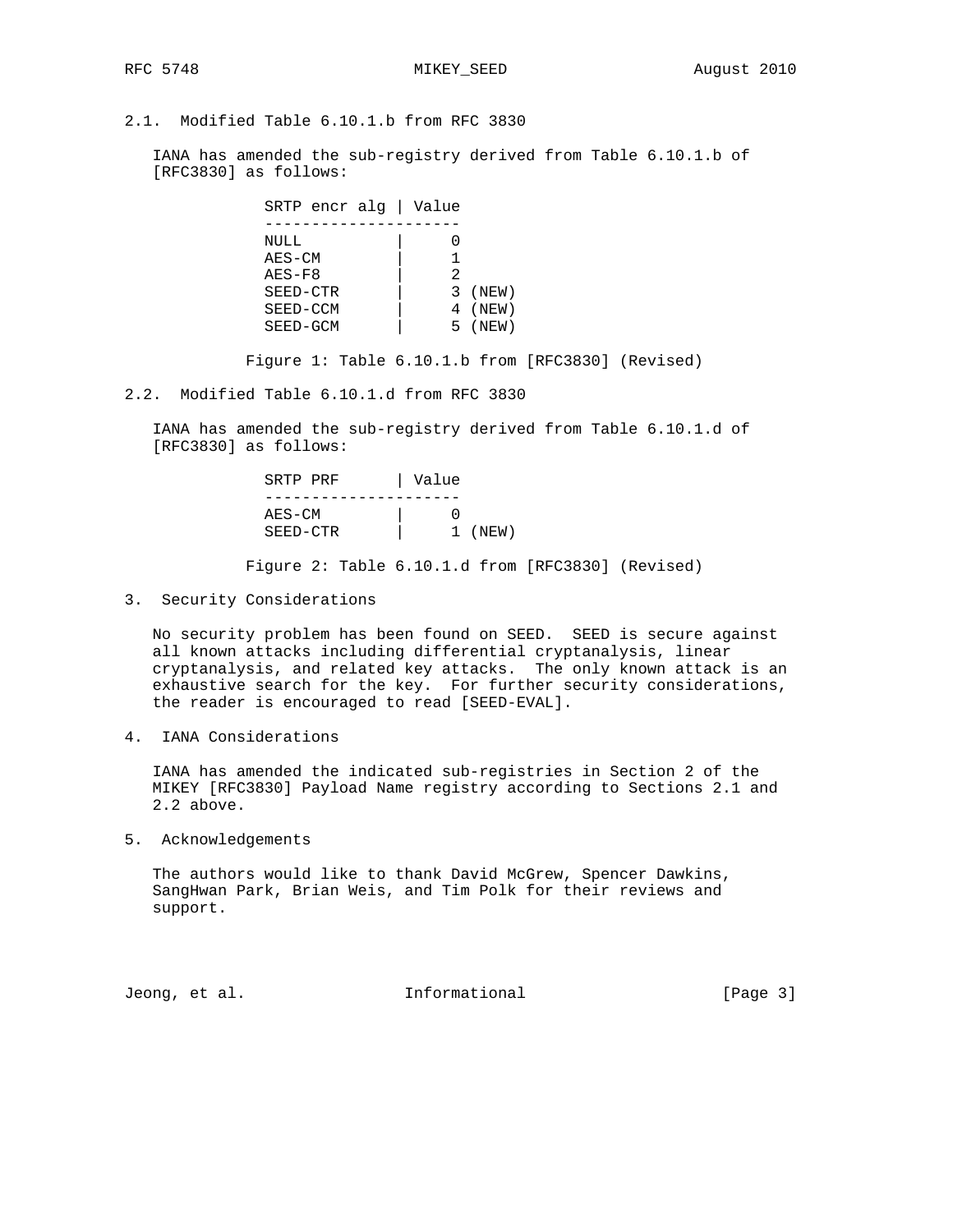## 6. References

- 6.1. Normative References
	- [RFC3711] Baugher, M., McGrew, D., Naslund, M., Carrara, E., and K. Norrman, "The Secure Real-time Transport Protocol (SRTP)", RFC 3711, March 2004.
	- [RFC3830] Arkko, J., Carrara, E., Lindholm, F., Naslund, M., and K. Norrman, "MIKEY: Multimedia Internet KEYing", RFC 3830, August 2004.
	- [RFC4269] Lee, H., Lee, S., Yoon, J., Cheon, D., and J. Lee, "The SEED Encryption Algorithm", RFC 4269, December 2005.
	- [RFC5669] Yoon, S., Kim, J., Park, H., Jeong, H., and Y. Won, "The SEED Cipher Algorithm and Its Use with the Secure Real- Time Transport Protocol (SRTP)", RFC 5669, August 2010.
- 6.2. Informative References
	- [SEED-EVAL] KISA, "Self Evaluation Report", http://seed.kisa.or.kr/eng/main.jsp

Jeong, et al. 1000 and 111 Informational 1000 and 1000 and 1000 and 1000 and 1000 and 1000 and 1000 and 1000 and 1000 and 1000 and 1000 and 1000 and 1000 and 1000 and 1000 and 1000 and 1000 and 1000 and 1000 and 1000 and 1